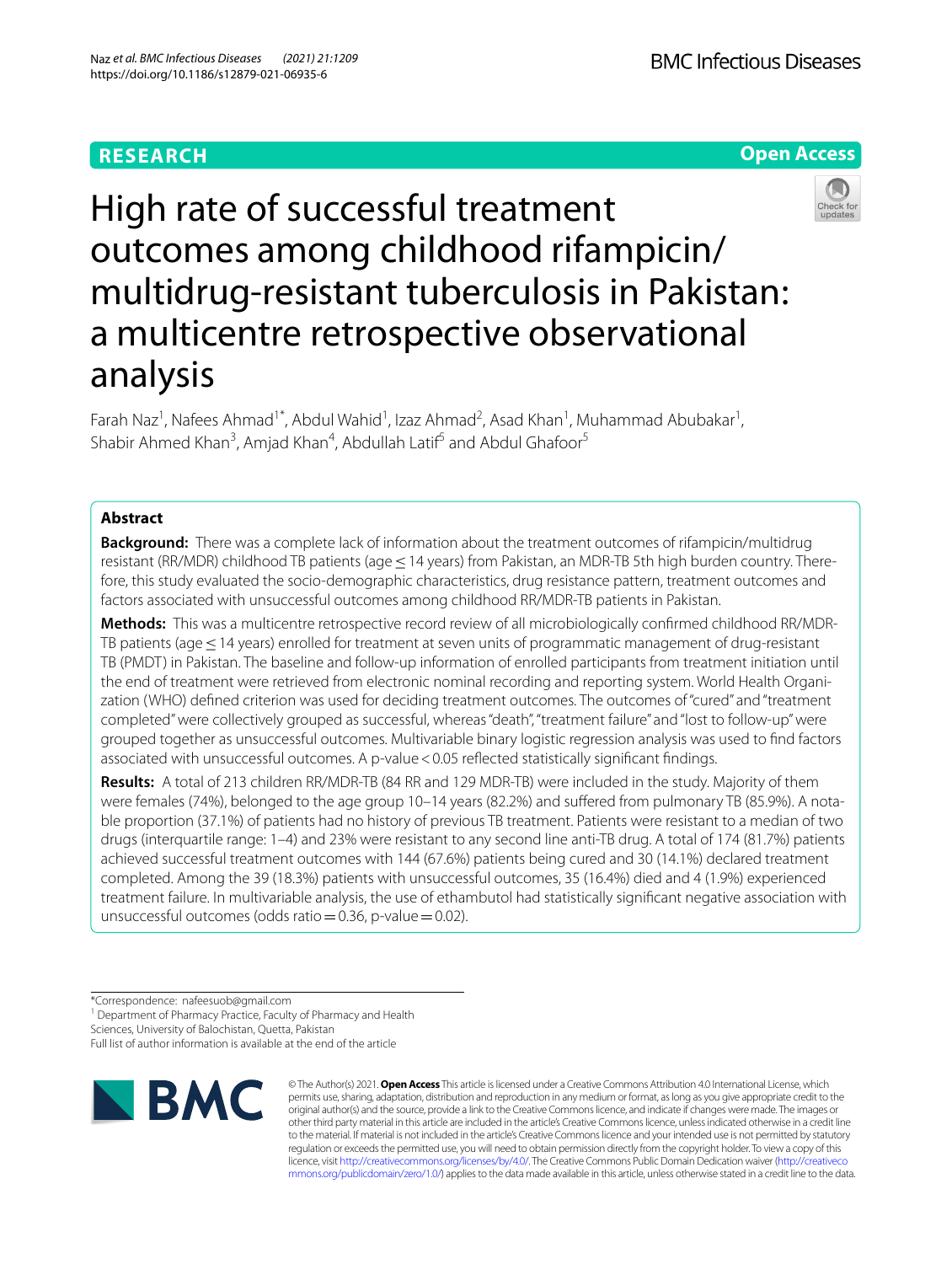**Conclusions:** In this study, the WHO target of successful treatment outcomes (≥75%) among childhood RR/MDR-TB patients was achieved. The notable proportion of patients with no history of previous TB treatment (37.1%) and the disproportionately high number of female patients (74%) respectively stress for infection control measures and provision of early and high quality care for female drug susceptible TB patients.

**Keywords:** Childhood, Ethambutol, Females, Rifampicin resistant-TB, MDR-TB

### **Background**

The incidence and spread of multidrug resistant tuberculosis (MDR-TB) defned as "TB caused by strains of *Mycobacterium tuberculosis* (MTB) concurrently resistant to both rifampicin (R) and isoniazid (H)" are threatening to the successful control and eradication of TB [\[1](#page-9-0)]. It is estimated that out of 10 million TB cases in 2019, a total 3.3% of the new and 18% of the previously treated TB cases had MDR/R resistant (RR) TB [[2\]](#page-9-1). In 2019, there were approximately 465,000 (range 400,000–535,000) incident cases of RR-TB; out of which 78% had MDR-TB [[2\]](#page-9-1). Being resistant to the powerful and safe frst line anti-TB drugs (FLD) i.e. R and H, these patients are treated with a long, less efective and toxic regimen mainly comprised of multiple second-line anti-TB drugs (SLD) [\[2](#page-9-1)]. This results in comparatively poor treatment outcomes in these patients  $[1]$  $[1]$  $[1]$ . The global treatment success rates of 2017 cohorts of MDR/RR-TB and drug susceptible TB were respectively 56% and 85% [[2\]](#page-9-1).

Similar with other forms of TB, drug resistant-TB (DR-TB) afects people of all age groups including children (age  $\leq$  14 years) [[3\]](#page-9-2). It has been estimated that each year approximately 25,000–32,000 children develop MDR-TB, which makes 3% of all childhood TB cases [\[4](#page-9-3)]. Because of children incapability to expectorate sputum, paucibacillary nature of the disease, problems in obtaining specimens for culture and drug susceptibility testing (DST), and nonspecifc symptoms, the diagnosis of childhood TB and DST are challenging tasks. Consequently, childhood TB including DR-TB has sufered a historical neglect and has not been a priority of national TB programs (NTP) throughout the world [\[3,](#page-9-2) [5\]](#page-9-4). Although children sufering from MDR-TB have a diverse spectrum of disease, diferences in metabolism of anti-TB drugs, diferent range of adverse events and healthcare needs than adults  $[6-8]$  $[6-8]$ , still they are treated with the same treatment regimens as adult MDR-TB patients. The previously published very few individual cohorts of childhood MDR-TB patients have reported variable rates of successful treatment outcomes (range 62–92%) [[6,](#page-9-5) [9](#page-9-7), [10\]](#page-9-8). A systematic review and meta-analysis of 1413 childhood MDR-TB patients has reported a pooled treatment success rate of 73% in developing and 87% in developed countries [[11](#page-9-9)]. An individual patients' data meta-analysis of 975 childhood MDR-TB patients has reported a treatment success rate of 78% [[12](#page-10-0)]. Variable treatment success rate among childhood DR-TB patients could be due to diferent proportion of comorbidities, disease severity, drug resistance patterns  $[6, 9-12]$  $[6, 9-12]$  $[6, 9-12]$  $[6, 9-12]$  $[6, 9-12]$  and different DR-TB treatment regimens used over the last decade. The conventional longer treatment regimen (LTR) was introduced by WHO in 2011. For RR/MDR-TB patients without resistance to any SLD, the LTR comprised of at least 8 months treatment with *amikacin (Am)/kanamycin (Km)/capreomycin (Cm)*+*levofoxacin (Lfx)*+*ethionamide (Eto)*+*cycloserine (Cs)*+*pyrazinamide (Z)* and 12 months treatment with *Lfx*+*Eto*+*Cs*+*Z.* For patients with resistance to any SLD, it was recommended to add *para-amino salicylic acid (PAS)* to the abovementioned regimen [\[13](#page-10-1)]. In order to overcome the disadvantages of low treatment success rate, high incidence of clinically signifcant adverse events, prolonged treatment duration and high cost associated with LTR [\[1\]](#page-9-0), in 2016 WHO recommended a shorter treatment regimen (STR). It comprised of treating MDR/RR-TB patients for 4–6 months with *Km*+*moxifoxacin (Mfx)*+*prothionamide (Pto)*+*clofazimine (Cfz)*+*Z*+*ethambutol (E)*+*high dose H* followed by 5 months treatment with  $Mfx + Cfz + Z + E$  [[14](#page-10-2)]*.* However, the limited applicability of STR due to strict eligibility criteria for patients being treated with STR [\[15](#page-10-3)] resulted in the introduction of updated regimens for the treatment of MDR/RR-TB patients in 2020  $[16]$  $[16]$ . These regimens comprised of  $(i)$ shorter all oral *bedaquiline* containing regimen i.e. treatment for 4–6 months with *bedaquiline* and 6 months with  $Lfx/Mfx+Cfz+Z+E+High$  dose *H* followed by 5 months of *Lfx/Mfx*+*Cfz*+*Z*+*E* (ii) various *bedaquiline* containing LTRs and (iii) *bedaquiline*, *pretomanid and linezolid* (BPaL) containing regimen.

Unluckily, Pakistan is currently MDR-TB 5th high burden country, where the programmatic management of DR-TB (PMDT) was started way back in 2010 and at present there are 33 functional PMDT units in the country. Investigating the routine management and treatment outcomes of a group of patients is a conventional and effective way of assessing the program's efficacy. In Pakistan, the previously published multiple cohorts of MDR-TB patients have reported a variable treatment success rate (range: 40.5–83.7%) [[17](#page-10-5)[–22](#page-10-6)]. However, there was a lack of information regarding socio-demographic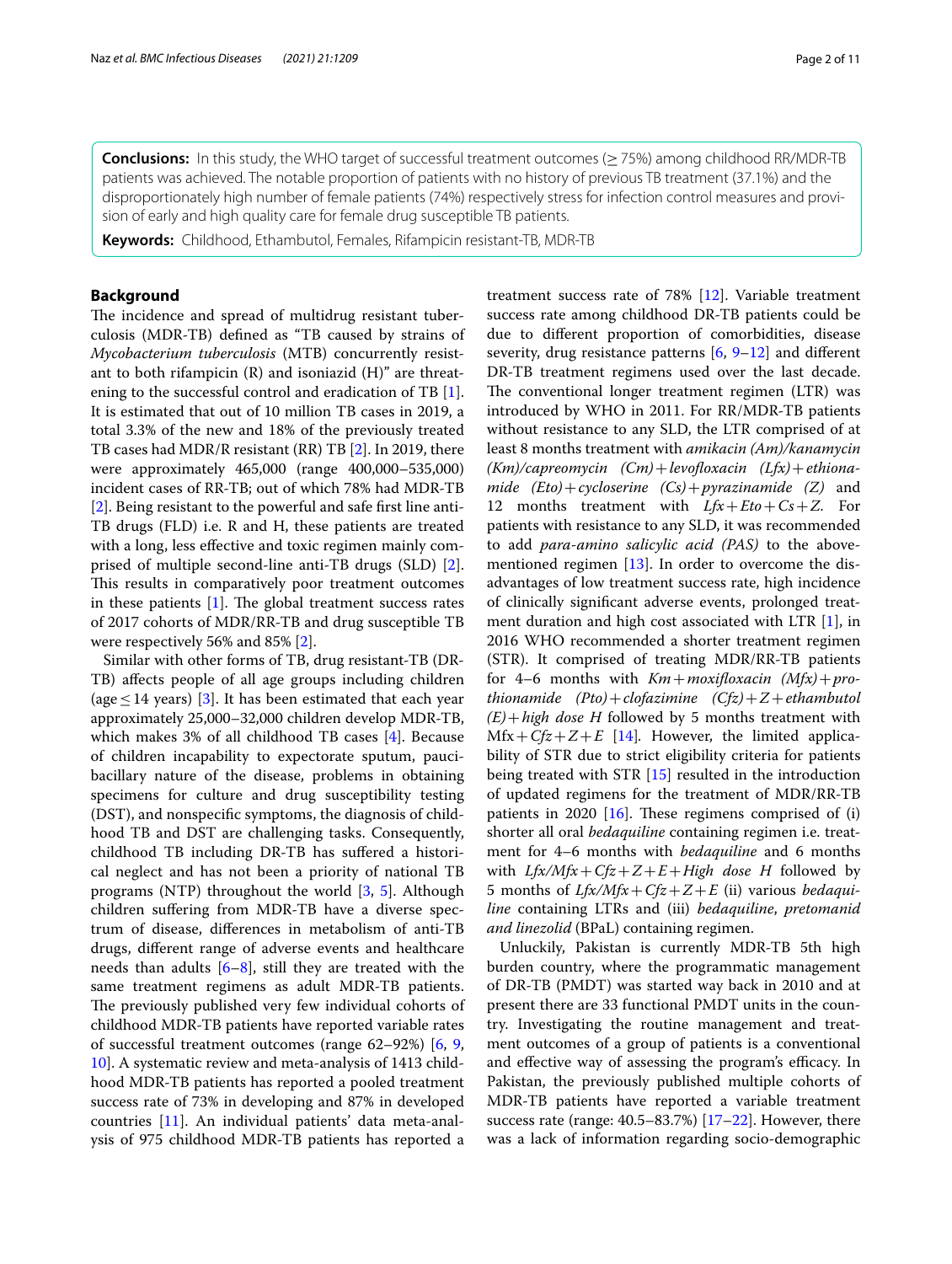characteristics, drug resistance pattern, treatment outcomes and factors associated with unsuccessful outcomes among childhood RR/MDR-TB patients from Pakistan. Therefore, the present study was carried out with the objective to fll the abovementioned gap.

### **Methods**

### **Study design, setting and duration**

The present study was a retrospective observational investigation carried out at the following seven PMDT units (i) Lady Reading Hospital (LRH), Peshawar (ii) Nishter Hospital Multan (NHM) (iii) Rawalpindi Leprosy Hospital, Rawalpindi (iv) Jinnah Hospital, Lahore (v) Saidu Teaching Hospital, Swat (vii) District Head Quarter Hospital, Faisalabad and (viii) Sheikh Zaid Hospital, Rahim Yar Khan. All microbiologically confrmed childhood RR/MDR-TB patients (age  $\leq$  14 years) enrolled at the abovementioned sites between 2010 to 31st May 2019 in LRH, 2012 to 31st May 2019 in NHM, and 2017 to 31st May 2019 in all other centers were included in the current study irrespective of site of disease and the type of treatment regimen they received. The baseline and follow-up information of enrolled participants from treatment initiation until the end of treatment were retrieved from electronic nominal recording and reporting system (ENRS).

### **Diagnosis and treatment of MDR/RR‑TB**

The diagnosis and management of MDR/RR-TB at PMDT sites in Pakistan with both longer and shorter treatment regimens have been previously described elsewhere [[17–](#page-10-5)[22](#page-10-6)]. In summary, at these sites, DR-TB was diagnosed and managed in compliance with the recommendations of guidelines for the management of DR-TB published and disseminated by NTP [[23\]](#page-10-7). At PMDT sites, two sputum samples of every presumed DR-TB patient were collected. If the patients were unable to produce sputum, they were either subjected to sputum induction or their bronchoalveolar lavage or gastric aspirates were taken by using standard methods  $[24]$  $[24]$ . The samples taken were initially assessed for MTB, R and H resistance by direct sputum smear microscopy using Ziehl– Neelsen staining, Xpert MTB/Rif (Cepheid, Sunnyvale, CA, United States) and line probe assay (LPA) (2018 onward) [[17–](#page-10-5)[22\]](#page-10-6). After positive fnding for MTB and RR, treatment was initiated with an empirical MDR-TB treatment regimen recommended by NTP guidelines. Meanwhile, the patient's sputum samples were referred to national or provincial reference laboratories for phenotypic culture and DST. At the reference laboratories, DST against FLD and SLD were carried out by Agar proportion method on enriched Middlebrook 7H10 medium (BBL; Beckton Dickinson, Sparks, MD, United States) at the concentrations given elsewhere [[15](#page-10-3), [17](#page-10-5), [21](#page-10-9), [25](#page-10-10), [26](#page-10-11)]. DST for Z at a concentration of 100 μg/mL was carried out by using BACTEC Mycobacterial Growth Indicator Tube (MGIT, BD, Sparks, MD, United States) [[15,](#page-10-3) [17,](#page-10-5) [21](#page-10-9), [25,](#page-10-10) [26\]](#page-10-11). After the availability of DST results, prior to 2018 each childhood MDR/RR-TB patient was put on individualized longer treatment regimen (LTR) based on his/her DST results. The LTR for childhood MDR/RR-TB patient with no resistance to any SLD was comprised of *Am/Km/*  $Cm + Lfx + Eto + Cs + Z$ . In case of resistance to any SLD, *PAS* was added to the abovementioned regimen. Childhood MDR/RR-TB patients with LTR were treated for at least 20 months with a minimum of 18 months after sputum culture conversion (SCC) defned as "two successive negative sputum cultures taken at least 1 month apart after a positive culture"  $[21]$  $[21]$ . The intensive phase of LTR which included an injectable SLD lasted for at least 8 months with a minimum of 6 months post SCC. After 2017, eligible childhood MDR/RR-TB patients were treated with STR and those who were not eligible for STR were treated with LTR. The eligibility criteria for treatment with STR at these sites has been given elsewhere  $[22]$  $[22]$ . The STR was comprised of 4–6 months of *Am*+*Cfz*+*Mfx*+*Z*+*E*+*high dose H* followed by 5 months of  $Cfz + Mfx + Z + E$  [[22\]](#page-10-6). In the current cohort, treatment of eligible childhood patients with *bedaquiline, linezolid* and *delamanid* containing regimen at various PMDT centres was initiated in 2017. In order to prevent peripheral neuropathy, vitamin B6 was received by all patients. All childhood MDR/RR-TB patients were treated as outpatients and free of cost. Trained treatment supporters and home visits by home DOTS linkage facilitator ensured the patients' adherence with their treatment regimen. At PMDT units, on each monthly visit, patients of age  $\geq$  10 years who were able to communicate were counselled and psychologically assessed by a clinical psychologist using diagnostic and statistical manual of mental disorders, fourth edition (DSM-IV TR) criteria for depression and Hamilton Depression Rating (HDR) scale. On HDR scale, the scores of 0–7 were considered as being normal, 8–16 suggested mild depression, 17–23 moderate depression and scores over 24 were indicative of severe depression [\[27](#page-10-12), [28\]](#page-10-13). Furthermore, monthly food ration and travelling fare were given to each patient and his/her treatment supporter.

### **Data collection**

All PMDT sites share DR-TB patients' with NTP through ENRS on monthly basis. ENRS is actually a combined excel sheet containing information about the patients' sociodemographic characteristics, history of TB treatment, regimen, outcomes and previous TB treatment centre, comorbidity status, history of any SLD used,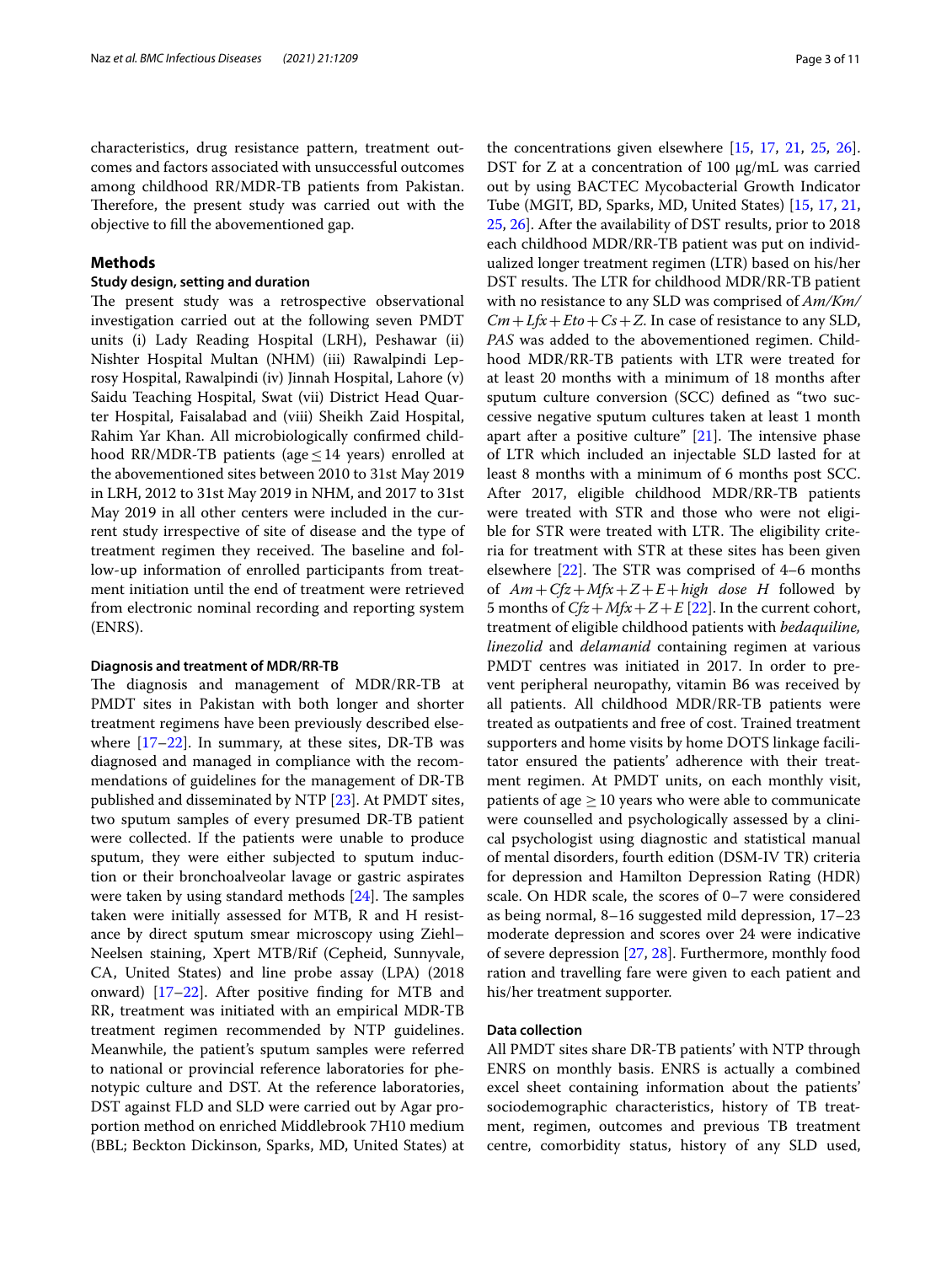results of Xpert MTB/Rif and LPA, monthly weight, sputum smear microscopy and culture results, DST results, treatment regimen for DR-TB and end TB treatment outcomes. The abovementioned data were retrieved from ENRS through a purpose designed data collection form. Weight for age chart given by Centre for Disease Control and Prevention was used to assess children weight for age. On the basis of Centers for Disease Control and Prevention data table of weight-for-age charts, children with a body weight <5th percentile at the baseline visit were categorized as underweight [\[5](#page-9-4), [29](#page-10-14)]. Treatment outcomes of patients were based on defnitions given in WHO and NTP guidelines [\[14,](#page-10-2) [16](#page-10-4), [23\]](#page-10-7). The outcomes of "cured" and "treatment completed" were grouped together as "successful treatment outcomes", whereas, "death", "lost to follow up (LTFU)" and "treatment failure" were grouped together as unsuccessful treatment outcomes.

### **Statistical analysis**

Statistical Package for Social Sciences (SPSS) version 23 was used for data analysis. Categorical data were displayed as frequencies and percentages, whereas, continuous data were presented as mean $\pm$ standard deviation (SD) and median with ranges. Multivariable binary logistic regression (MVBLR) analysis was used to fnd fnal factors associated with unsuccessful treatment outcomes. After checking for correlations, variables which had an association with unsuccessful treatment outcomes at a p-value of <0.2 were included in MVBLR analysis. If independent variables had high correlation with each other (Tolerance value<0.1 and/or Variance infation  $factor = 10$ , one of them was excluded from the final model. Inclusion of independent variables in the univariate analysis was based on published literature, their clinical relevancy with treatment outcomes in DR-TB and suggestions from the clinical team [\[6](#page-9-5), [9](#page-9-7)[–12](#page-10-0), [17](#page-10-5)[–22](#page-10-6)]. Discrimination power of the fnal model for predicting unsuccessful treatment outcomes was evaluated by using Receiver Operating Characteristic Curve (ROC) analysis [[19\]](#page-10-15). Findings with a p-value <  $0.05$  were considered statistically signifcant.

### **Results**

### **Patients' baseline socio‑demographic characteristics and drug resistance pattern**

In the current study, a total of 213 childhood MDR/ RR-TB patients were included. Among them, 129 (60.6%) sufered from MDR-TB and 84 (39.4%) from RR-TB. Out of 84 RR-TB patients, 64 patients had pulmonary and 20 had extra-pulmonary TB. Among the 64 pulmonary RR-TB patients, 22 had diagnostic positive culture results and were phenotypically confrmed to have RR-TB. Of the remaining 42 pulmonary RR-TB patients,

17 diagnostic cultures were negative and 25 were contaminated. Of the 20 extra-pulmonary RR-TB patients, diagnostic culture were not performed for 15 patients whereas 5 had negative culture results. At baseline visit, the mean age and weight of patients were respectively  $11.35 \pm 3.28$  years [median = 12 years, interquartile range (IQR) 10–14 years] and  $28.54 \pm 9.73$  kg (median = 30 kg, IQR 22–34 kg). Based on CDC weight for age chart, a total of 117 (54.9%) patients had a baseline body weight of <5th percentile. Majority of patients were females  $(n=160, 74%)$ , belonged to age group  $10-14$  years  $(n=175, 82.2\%)$ , previously been treated for TB  $(n=125,$ 58.7%), had not received any SLD ( $n=205$ , 96.2%), suffered from pulmonary TB  $(n=183, 85.9%)$  and had no co-morbidity ( $n=198$  $n=198$  $n=198$ , 93.2%) (Table 1). Upon cross-tabulation, we found that 140/160 (87.5%) female childhood patients were 10–14 years old.

The study participants were resistant to a median of two drugs (IQR  $1-4$  drugs). The patients' drug resistance pattern is given in Table [2.](#page-4-1)

### **Treatment regimen**

In the current cohort a total of 198 (93.0%) patients were treated with LTR. The STR was received by only 15 (7.0%) patients (Table [3](#page-5-0)). A total 8 (3.8%) patients were on SLI free regimen (7 were treated with  $FQ + Eto +Cs + Z + Lzd/FQ + Eto + CS + Z + Lzd$  and 1 was on  $FQ + Eto +Cs + Z + Lzd + H + E/FO + Eto +$  $CS+Z+Lzd+H+E$ ). Furthermore, 6 and 4 patients respectively received *bedaquiline* and *delamanid* containing regimen. All 6 patients who received bedaquiline containing regimen were  $\geq$  13 years old, suffered from MDR-TB and had no comorbidity, 5 among them were females, 4 patients had no history of TB treatment and 5 were resistant to FQs.

### **Sputum culture conversion**

Out of 213 patients included in the current study, 187 (87.9%) sufered from pulmonary TB (183 PTB and 4 both PTB and extra-PTB). Of 187 PTB patients, diagnostic sputum culture results were positive for 151 patients. Among these 151 patients, 129 (85.4%) achieved SCC. The median time to SCC was 2 months (IQR: 1–3 months). Of 129 patients who achieved SCC, 95 (74.8%) achieved it in initial two months of treatment.

### **Treatment outcomes and factors associated with unsuccessful outcome**

A total of 174 (81.7%) patients achieved successful treatment outcomes with 144 (67.6%) patients being cured and 30 (14.1%) declared treatment completed. Among the 39 (18.3%) patients with unsuccessful outcomes, 35 (16.4%) died and 4 (1.9%) experienced treatment failure.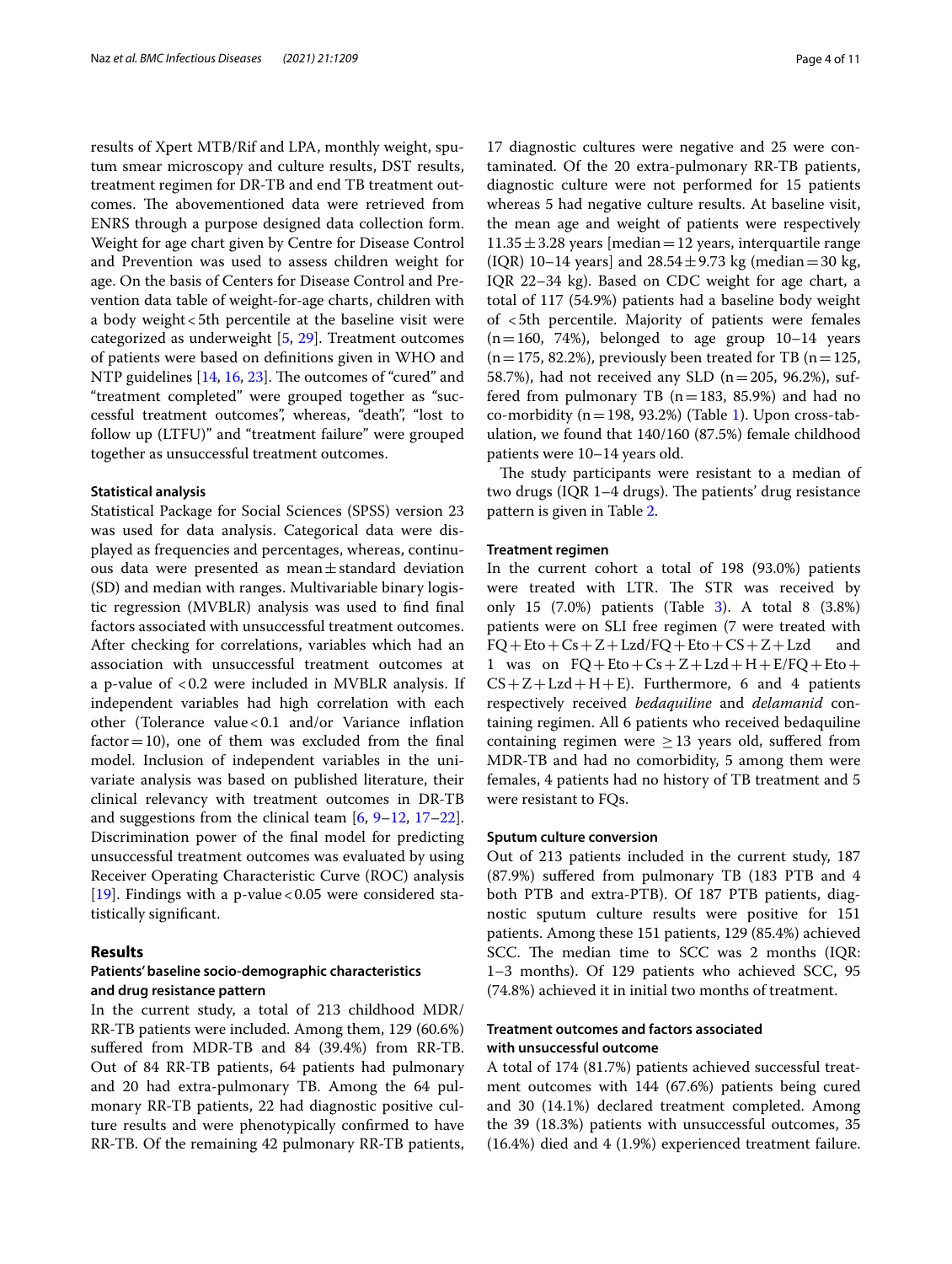<span id="page-4-0"></span>**Table 1** Patients' baseline socio-demographic, clinical and microbiological characteristics

| Variables                                                              | No. (%)                             |
|------------------------------------------------------------------------|-------------------------------------|
| Patients enrolled in each PMDT site                                    |                                     |
| Lady Reading Hospital, Peshawar                                        | 102 (47.9)                          |
| Rawalpindi Leprosy Hospital Rawalpindi                                 | 43 (20.2)                           |
| Nishter Hospital, Multan                                               | 41 (19.2)                           |
| Jinnah Hospital, Lahore                                                | 8 (3.8)                             |
| Saidu Teaching Hospital, Swat                                          | 7(3.3)                              |
| District Head Quarter Hospital, Faisalabad                             | 7(3.3)                              |
| Sheikh Zaid Hospital, Rahim Yar Khan                                   | 5(2.3)                              |
| Age (years)                                                            |                                     |
| < 5                                                                    | 14 (6.6)                            |
| $5 - 9$                                                                | 24 (11.3)                           |
| $10 - 14$                                                              | 175 (82.2)                          |
| Gender                                                                 |                                     |
| Female                                                                 | 160 (75.1)                          |
| Male                                                                   | 53 (24.9)                           |
| Baseline body weight                                                   |                                     |
| Normal                                                                 | 96 (45.1)                           |
| Below normal                                                           | 117 (54.9)                          |
| History of TB treatment                                                |                                     |
| <b>No</b>                                                              | 79 (37.1)                           |
| Yes                                                                    | 125 (58.7)                          |
| Unknown                                                                | 9(4.2)                              |
| Previous TB treatment regimen                                          |                                     |
| New patients                                                           | 79 (37.1)                           |
| Category-I                                                             | 97 (45.5)                           |
| Category-II                                                            | 28 (13.1)                           |
| Unknown                                                                | 9(4.2)                              |
| Previous use of second line anti-TB drugs                              |                                     |
| <b>No</b>                                                              | 205 (96.2)                          |
| Yes                                                                    | 8(3.8)                              |
| Co-morbidity                                                           |                                     |
| <b>No</b>                                                              | 198 (93.0)                          |
| Yes                                                                    | 15(7.0)                             |
| Type of co-morbidity                                                   |                                     |
| Diabetes mellitus                                                      | 3                                   |
| Depression                                                             | 11                                  |
| Epilepsy                                                               | 1                                   |
| Type of drug-resistant TB                                              |                                     |
| Multidrug resistant TB                                                 | 129 (60.0)                          |
| Rifampicin resistant TB                                                | 84 (39.4)                           |
| Site of disease                                                        |                                     |
| Pulmonary TB                                                           | 183 (85.9)                          |
| Extra-pulmonary TB                                                     | 26 (12.2)                           |
| Both                                                                   | 4 (1.9)                             |
| Baseline smear grading                                                 |                                     |
| Negative                                                               | 46 (21.6)                           |
| Scanty (1-9 AFB/100 HPF)                                               | 15 (7.0)                            |
|                                                                        |                                     |
|                                                                        |                                     |
|                                                                        |                                     |
| +1 (10-99 AFB/100 HPF)<br>$+2$ (1-9 AFB/HPF)<br>$+3$ (> 9 AFB/100 HPF) | 76 (35.7)<br>42 (19.7)<br>34 (16.0) |

**Table 1** (continued)

*AFB* acid fast bacilli, *HPF* high power feld, *PMDT* Programmatic management of drug resistant TB, *TB* tuberculosis

<span id="page-4-1"></span>

| Table 2 Patients' baseline drug resistance pattern |  |
|----------------------------------------------------|--|
|----------------------------------------------------|--|

| <b>Variables</b>                   | Frequency (%)  |
|------------------------------------|----------------|
| Number and pattern drug resistance |                |
| One                                | 83 (39.0)      |
| R                                  | 83 (39.0)      |
| Two                                | 32 (15.0)      |
| <b>RH</b>                          | 31             |
| $R + Eto$                          | 1              |
| Three                              | 37 (17.4)      |
| $RH + FQ$                          | 14             |
| RHZ                                | 12             |
| <b>RHS</b>                         | 5              |
| RHE                                | $\overline{4}$ |
| $RH + SLI$                         | $\overline{2}$ |
| Four                               | 21 (9.9)       |
| RHEZ                               | 9              |
| $RHZ + FQ$                         | 5              |
| <b>RHZS</b>                        | 3              |
| <b>RHES</b>                        | $\overline{2}$ |
| <b>REZS</b>                        | $\mathbf{1}$   |
| $RHZ + SLI$                        | 1              |
| Five                               | 25 (11.7)      |
| <b>RHEZS</b>                       | 14             |
| $RHEZ + FQ$                        | 8              |
| $RHES + FQ$                        | $\overline{2}$ |
| $RHZS + Eto$                       | 1              |
| Six                                | 12(5.6)        |
| $RHEZS + FQ$                       | 12             |
| Seven                              | 3(1.4)         |
| $RHEZS + FQ + Eto$                 | 3              |
| Resistance to R                    | 213 (100)      |
| Resistance to H                    | 129 (60.6)     |
| Resistance to E                    | 54 (25.4)      |
| Resistance to Z                    | 67 (31.5)      |
| Resistance to S                    | 48 (21.9)      |
| Resistance to all five FLDs        | 29 (13.6)      |
| Resistance to any SLDs             | 50 (23.0)      |
| Resistance to FQs                  | 45 (21.1)      |
| Resistance to any SLI              | 3(1.4)         |
| Resistance to Eto                  | 5(2.3)         |

*E* ethambutol, *Eto* ethionamide, *FLDs* frst line anti-TB drugs, *FQs* fuoroquinolones, *H* isoniazid, *R* rifampicin, *S* streptomycin, *SLDs* second-line anti-TB drugs, *SLI* second line injectable, *Z* pyrazinamide

None of the patients was LTFU. Of the 35 patients who died, 23 (65.7%) died in the frst 6 months of treatment with a median time to death of 4 months (IQR: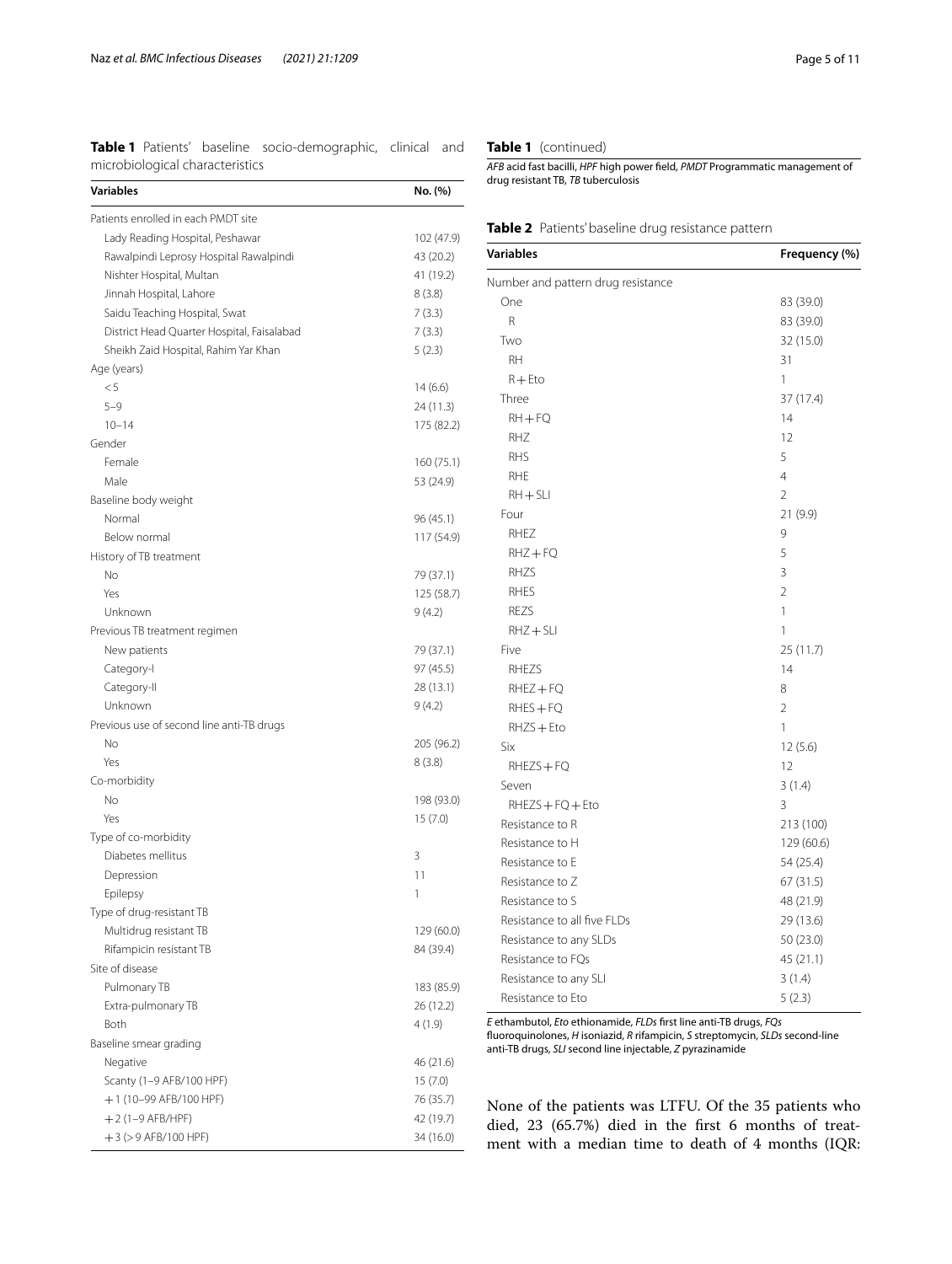### <span id="page-5-0"></span>**Table 3** Treatment regimens

| <b>Treatment regimen</b>                                              | No. (%)    |
|-----------------------------------------------------------------------|------------|
| Longer treatment regimen                                              | 198 (93.0) |
| $SLI + FO + Eto + Cs + Z/FO + Eto + Cs + Z$                           | 68 (31.9)  |
| $SLI + FO + Eto + Cs + PAS + Z/FO + Eto + Cs + PAS + Z$               | 55 (25.8)  |
| $SLI + FO + Eto + Cs + Z + E/FO + Eto + Cs + Z + E$                   | 30 (14.1)  |
| $SLI + FO + Eto + Cs + PAS + Z + E/$<br>$FO + Fto + Cs + PAS + 7 + F$ | 10(4.7)    |
| Others <sup>a</sup>                                                   | 35 (16.4)  |
| Shorter treatment regimen                                             | 15(7.0)    |
| $Am + Z + FQ + Eto + Cfz + high dose$<br>$H + E/Z + FO + CfZ + E$     | 15(7.0)    |

*Cs* cycloserine, *E* ethambutol, *Eto* ethionamide, *FQ* fuoroquinolones, *Km* kanamycin, *PAS* para-amino salicylic acid, *SLI* second-line injectable (amikacin/ kanamycin/capreomycin), *Z* pyrazinamide

<sup>a</sup> Given in Additional file [1:](#page-9-10) Table S1

2–9 months). Those patients who were declared cured, the median duration of treatment was 21 months (IQR: 21–24 months).

In MVBLR analysis, after adjusting for history of treatment with SLD and use of amikacin, the use of ethambutol emerged as the only variable which had statistically signifcant negative association with unsuccessful outcome (OR = 0.36, 95% CI 0.14–0.89, p-value = 0.02). This model ft was based on a non-signifcant Hosmer Lemeshow (Chi-square = 0.50, p-value = 0.77) and overall percentage of 80.8% from classifcation table (Table [4](#page-6-0)). Out of 15 patients who were on STR, only one (6.5%) developed unsuccessful outcome vs 38/198 (19.2%) who were on LTR. Furthermore, all six patients (100%) who were on *bedaquiline* containing regimen achieved successful outcomes. Cross-tabulation between death and patients' sociodemographic, microbiological and clinical characteristics is given in Additional file  $1$ : Table S2. The percentage of death in patients who received ethambutol  $(8.3%)$  was significantly (p-value < 0.02) lower than those who did not receive it (20.6%).

However, the ROC curve analysis revealed poor discrimination power of the final model ( $AUC=0.65$ , 95% CI 0.56–0.74, p-value = 0.003) (Fig. [1\)](#page-8-0).

### **Discussion**

To the best of our knowledge, this is the frst study which has evaluated the socio-demographic characteristics, drug resistance pattern, treatment outcomes and factors associated with unsuccessful outcomes of an individual cohort of childhood RR/MDR-TB in Pakistan, an MDR-TB 5th high burden country. In compliance with reports from Peru [\[9](#page-9-7)] and India [[10\]](#page-9-8), majority (74.2%) of the current study participants belonged to the age group of  $11-14$  years. The small proportions of children of age  $\leq$  5 years (8.9%) and 6–10 years (16.9%) in the current study and similar fndings elsewhere [[9,](#page-9-7) [10](#page-9-8)] highlights the known difficulties in the diagnoses childhood DR-TB which include the younger children incapability to expectorate sputum for culture and DST, and paucibacillary nature of the disease in these patients [[10](#page-9-8)]. In our study, the disproportionately high number of female patients (74%) was inconsistent with the reported global epidemiology of TB in which male gender predominates [\[2](#page-9-1)]. However, it was in line with few reports from Pakistan [[17,](#page-10-5) [19\]](#page-10-15) and India [\[10](#page-9-8)] in which the proportion of female MDR-TB patients was disproportionately high. Upon cross-tabulation, we found that 140/160 female childhood patients of the current cohort were 10–14 years old. As common in poor communities, adult women and girls of this age take care of people and patients at home, this perhaps make them more susceptible to contract the infectious diseases. Furthermore, in Pakistan due to deeply rooted gender discrimination and TB related stigma, female TB patients sufer from greater delay in seeking healthcare and seek low quality care. This in turn may result in faulty diagnosis, guidelines divergent practices of healthcare providers, patients' poor adherence with TB treatment regimen TB [[25\]](#page-10-10), and the development of DR-TB [\[19,](#page-10-15) [30\]](#page-10-16). In the current study, 84 patients (39.4%) sufered from RR-TB. However, only 20/84 (23.8%) of these patients were phenotypically confrmed. In the remaining 64 (76.4%) patients, the diagnosis of RR-TB was based on the results of Gene-Xpert, which could be one of the possible reasons for high proportion of RR-TB patients in the current cohort.

The high proportion of current patients with no history of previous TB treatment (37.1%) was consistent with the recent reports from Pakistan [[22,](#page-10-6) [26\]](#page-10-11) and elsewhere  $[10, 31, 32]$  $[10, 31, 32]$  $[10, 31, 32]$  $[10, 31, 32]$  $[10, 31, 32]$  $[10, 31, 32]$ . This suggests that primary transmission is becoming a major mode of spreading DR-TB in both adults and children and needs urgent measures of infection control to halt its spread [[22,](#page-10-6) [31](#page-10-17), [32\]](#page-10-18). In this study, only 50 (23.1%) patients were resistant to any SLD of whom 49 were MDR and one was RR-TB patient. Out of these 50 SLD resistant patients, 45 were resistant to FQ. In this study, 38% of MDR-TB patients were resistant to any SLD. This was lower than the range (41.3–55.5%) reported among MDR-TB patients (children and adults combined) in Pakistan [\[15](#page-10-3), [19,](#page-10-15) [25](#page-10-10), [33\]](#page-10-19). Prolonged delays between onset of TB symptoms and presentation to TB treatment centers, self-medication of chest symptomatics prior to TB diagnosis, treatment by inadequately aware local paramedics and private practitioners with insufficient diagnostic facilities, liberal use of pharmacy driven broad spectrum fuoroquinolones for respiratory tract infections, doctors non-compliance with TB treatment guidelines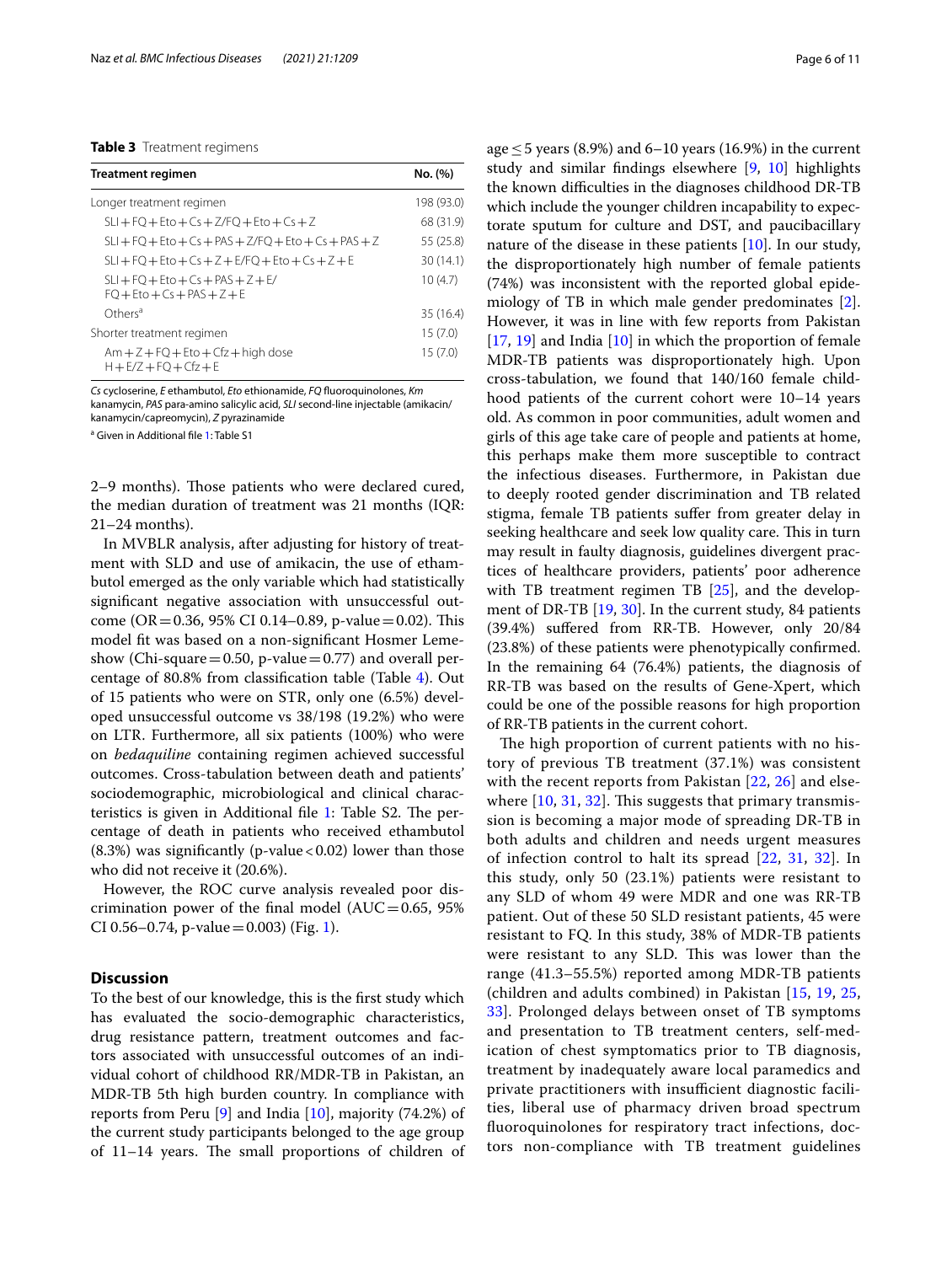### <span id="page-6-0"></span>**Table 4** Factors associated with unsuccessful outcomes

| Variable                                         | Unsuccessful<br>outcomes<br>No. (%) | Univariate analysis<br>OR (95% CI) | p-value | Multivariate analysis<br>OR (95% CI) | p-value |
|--------------------------------------------------|-------------------------------------|------------------------------------|---------|--------------------------------------|---------|
| Gender                                           |                                     |                                    |         |                                      |         |
| Female                                           | 28 (17.5)                           | Referent                           |         |                                      |         |
| Male                                             | 11(20.8)                            | 1.23 (0.57-2.69)                   | 0.59    |                                      |         |
| Age (years)                                      |                                     |                                    |         |                                      |         |
| $< 5\,$                                          | 3(21.4)                             | Referent                           |         |                                      |         |
| $5 - 9$                                          | 5(20.8)                             | $1.04(0.21 - 5.19)$                | 0.96    |                                      |         |
| $10 - 14$                                        | 31 (17.8)                           | $1.27(0.33 - 4.81)$                | 0.72    |                                      |         |
| Baseline body weight                             |                                     |                                    |         |                                      |         |
| Normal                                           | 15 (15.6)                           | Referent                           |         |                                      |         |
| Below normal                                     | 24 (20.5)                           | 1.39 (0.68-2.84)                   | 0.36    |                                      |         |
| Co-morbidity                                     |                                     |                                    |         |                                      |         |
| No                                               | 37 (18.7)                           | Referent                           |         |                                      |         |
| Yes                                              | 2(13.3)                             | $0.67(0.14 - 3.09)$                | 0.60    |                                      |         |
| Previous TB treatment                            |                                     |                                    |         |                                      |         |
| No                                               | 15 (19.0)                           | Referent                           |         |                                      |         |
| Yes                                              | 23 (18.4)                           | $0.96(0.47 - 1.98)$                | 0.91    |                                      |         |
| Unknown                                          | 1(11.1)                             | $0.53(0.06 - 4.59)$                | 0.56    |                                      |         |
| History of treatment with SLD                    |                                     |                                    |         |                                      |         |
| No                                               | 36 (17.6)                           | Referent                           |         | Referent                             |         |
| Yes                                              | 3(37.5)                             | 2.82 (0.64-12.32)                  | 0.16    | 2.70 (0.55-13.29)                    | 0.22    |
| Type of drug-resistant TB                        |                                     |                                    |         |                                      |         |
| Rifampicin resistant                             | 17 (20.2)                           | Referent                           |         |                                      |         |
| Multidrug resistant                              | 22(17.1)                            | $0.81(0.40 - 1.64)$                | 0.55    |                                      |         |
| Site of DR-TB                                    |                                     |                                    |         |                                      |         |
| Ex-PTB                                           | 4(15.4)                             | Referent                           |         |                                      |         |
| Pulmonary TB                                     | 35 (18.7)                           | $1.27(0.41 - 3.91)$                | 0.68    |                                      |         |
| Sputum smear grading                             |                                     |                                    |         |                                      |         |
| Negative                                         | 6(13.0)                             | Referent                           |         |                                      |         |
| Scanty (1-9 AFB/100 HPF), +1 (10-99 AFB/100 HPF) | 18 (19.8)                           | $1.64(0.60 - 4.47)$                | 0.33    |                                      |         |
| $+2$ (1-9 AFB/HPF), $+3$ (> 9 AFB/100 HPF)       | 15 (19.7)                           | $1.64(0.59 - 4.58)$                | 0.34    |                                      |         |
| Number of resistant drugs                        |                                     |                                    |         |                                      |         |
| 1                                                | 17 (20.5)                           | Referent                           |         |                                      |         |
| $2 - 4$                                          | 14(15.6)                            | $0.71(0.33 - 1.56)$                | 0.40    |                                      |         |
| >4                                               | 8 (20.0)                            | $0.97(0.38 - 2.49)$                | 0.95    |                                      |         |
| Resistant to all five first FLD                  |                                     |                                    |         |                                      |         |
| No                                               | 33 (17.9)                           | Referent                           |         |                                      |         |
| Yes                                              | 6(20.7)                             | $1.19(0.45 - 3.16)$                | 0.72    |                                      |         |
| Resistance to pyrazinamide                       |                                     |                                    |         |                                      |         |
| No                                               | 24 (16.6)                           | Referent                           |         |                                      |         |
| Yes                                              | 15(22.1)                            | 1.43 (0.69-2.93)                   | 0.33    |                                      |         |
| Resistance to ethambutol                         |                                     |                                    |         |                                      |         |
| No                                               | 26 (14.4)                           | Referent                           |         |                                      |         |
| Yes                                              | 13(24.1)                            | 1.62 (0.76-3.44)                   | 0.20    |                                      |         |
| Resistance to any SLD                            |                                     |                                    |         |                                      |         |
| No                                               | 30 (18.4)                           | Referent                           |         |                                      |         |
| Yes                                              | 9(18.0)                             | $0.97(0.43 - 2.22)$                | 0.94    |                                      |         |
| Resistance to fluoroquinolone                    |                                     |                                    |         |                                      |         |
| No                                               | 30 (17.9)                           | Referent                           |         |                                      |         |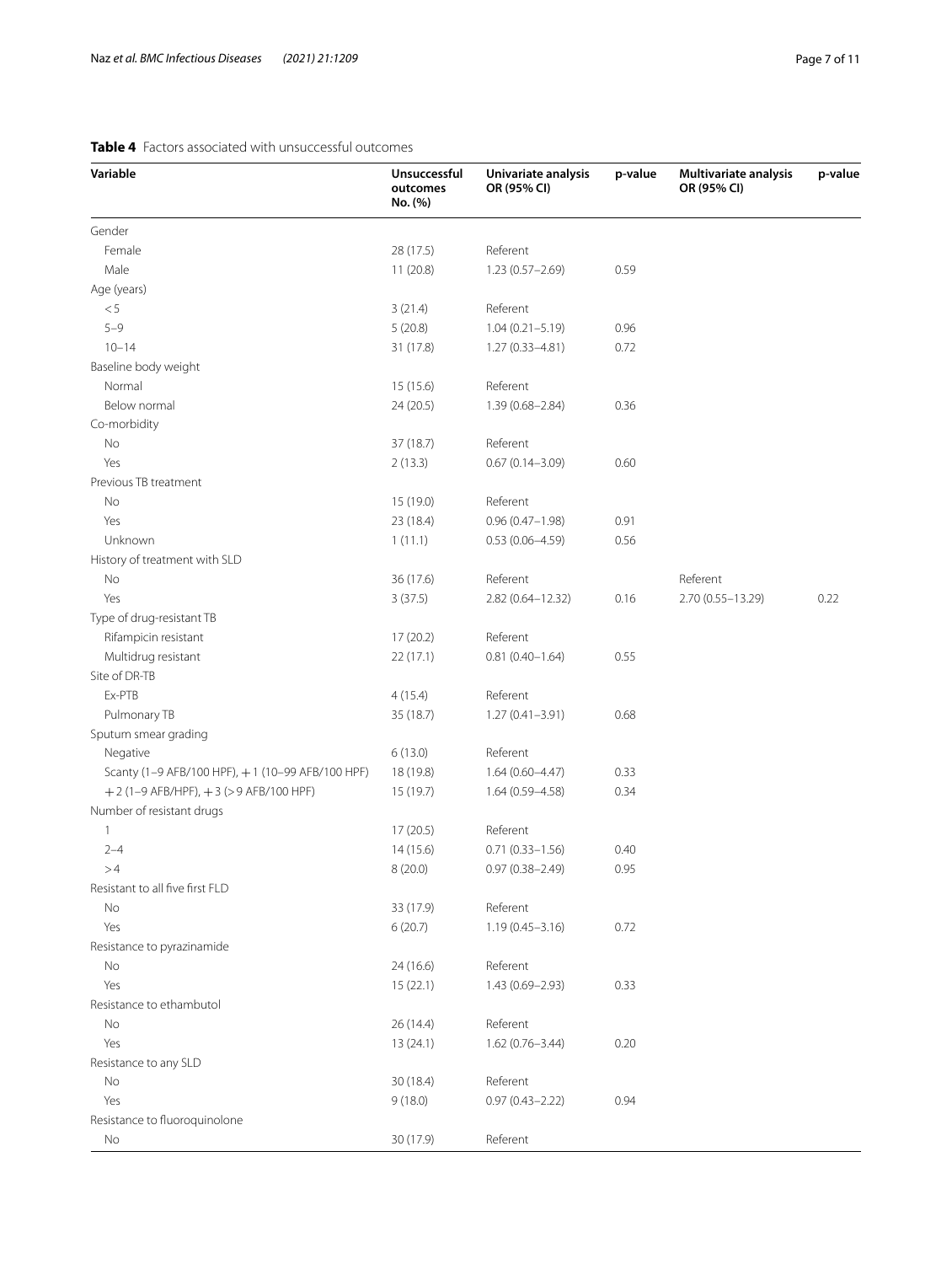### **Table 4** (continued)

| Variable                         | Unsuccessful<br>outcomes<br>No. (%) | Univariate analysis<br>OR (95% CI) | p-value | Multivariate analysis<br>OR (95% CI) | p-value |
|----------------------------------|-------------------------------------|------------------------------------|---------|--------------------------------------|---------|
| Yes                              | 9(20.0)                             | $1.15(0.50 - 2.64)$                | 0.74    |                                      |         |
| Resistance to ethionamide        |                                     |                                    |         |                                      |         |
| No                               | 37 (17.8)                           | Referent                           |         |                                      |         |
| Yes                              | 2(40.0)                             | 3.08 (0.49-19.09)                  | 0.22    |                                      |         |
| Treatment strategy               |                                     |                                    |         |                                      |         |
| Shorter treatment regimen        | 1(6.7)                              | Referent                           |         |                                      |         |
| Longer treatment regimen         | 38 (19.2)                           | 3.32 (0.42-26.07)                  | 0.25    |                                      |         |
| Use of isoniazid                 |                                     |                                    |         |                                      |         |
| No                               | 36 (18.9)                           | Referent                           |         |                                      |         |
| Yes                              | 3(3.0)                              | $0.64(0.18 - 2.28)$                | 0.49    |                                      |         |
| Use of ethambutol                |                                     |                                    |         |                                      |         |
| No                               | 32(22.7)                            | Referent                           |         | Referent                             |         |
| Yes                              | 7(9.7)                              | $0.37(0.153 - 0.89)$               | 0.02    | $0.36(0.14 - 0.89)$                  | 0.02    |
| Use of amikacin                  |                                     |                                    |         |                                      |         |
| No                               | 9(32.1)                             | Referent                           |         | Referent                             |         |
| Yes                              | 30(16.2)                            | $0.41(0.17 - 0.99)$                | 0.04    | $0.51(0.20 - 1.28)$                  | 0.15    |
| Use of capreomycin               |                                     |                                    |         |                                      |         |
| No                               | 37 (18.6)                           | Referent                           |         |                                      |         |
| Yes                              | 2(16.7)                             | $0.89(0.19 - 4.22)$                | 0.88    |                                      |         |
| Use of levofloxacin              |                                     |                                    |         |                                      |         |
| No                               | 9(16.1)                             | Referent                           |         |                                      |         |
| Yes                              | 30(19.1)                            | 1.23 (0.54-2.79)                   | 0.61    |                                      |         |
| Use of moxifloxacin              |                                     |                                    |         |                                      |         |
| No                               | 31 (19.5)                           | Referent                           |         |                                      |         |
| Yes                              | 8(14.8)                             | $0.72(0.31 - 1.67)$                | 0.44    |                                      |         |
| Use of para-amino salicylic acid |                                     |                                    |         |                                      |         |
| No                               | 23(16.1)                            | Referent                           |         |                                      |         |
| Yes                              | 16 (22.9)                           | $1.55(0.76 - 3.16)$                | 0.23    |                                      |         |
| Use of linezolid                 |                                     |                                    |         |                                      |         |
| No                               | 32 (17.3)                           | Referent                           |         |                                      |         |
| Yes                              | 7(25.0)                             | $1.59(0.62 - 4.06)$                | 0.32    |                                      |         |
| Use of bedaquiline               |                                     |                                    |         |                                      |         |
| No                               | 39 (18.8)                           | Referent                           |         |                                      |         |
| Yes                              |                                     | Non-computable                     |         |                                      |         |
| Use of clofazimine               |                                     |                                    |         |                                      |         |
| No                               | 36 (18.7)                           | Referent                           |         |                                      |         |
| Yes                              | 3(15.0)                             | 1.59 (0.62-4.06)                   | 0.32    |                                      |         |
| Use of delamanid                 |                                     |                                    |         |                                      |         |
| No                               | 38 (18.2)                           | Referent                           |         |                                      |         |
| Yes                              | 1(25.0)                             | 1.50 (0.15-14.82)                  | 0.72    |                                      |         |

*AFB* acid fast bacilli, *DR-TB* drug-resistant tuberculosis, *FLD* frst line anti-TB drugs, *HPF* high power feld, *SLD* second line anti-TB drugs

and patients non-adherence with TB treatment regimen have been reported as some of the major reasons of development of SLD resistance in DR-TB patients [[25](#page-10-10)]. As a notable proportion of patients (37.1%) had no history of TB treatment, this could be one of the possible reasons of comparatively lower prevalence of SLD resistance in MDR-TB patients in this study.

The currently observed rate of sputum culture conversion (85.4%) among PTB patients was comparable with a study conducted in India (88%) [\[10](#page-9-8)]. However,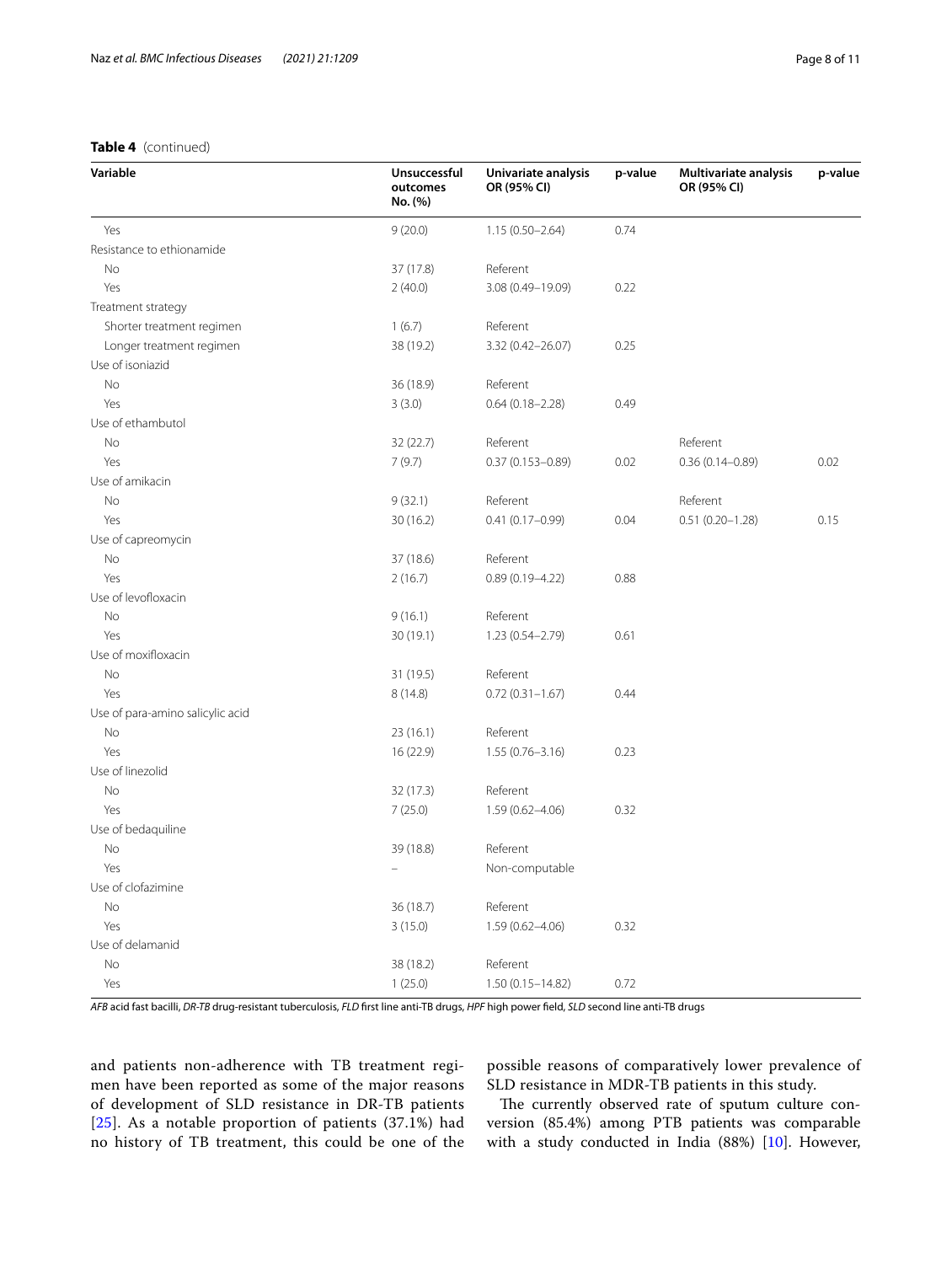

<span id="page-8-0"></span>median time to sputum culture conversion in our study (2 months, IQR: 1–3 months) was relatively shorter than what was observed in the Indian study (3 months, IQR: 3–4 months) [\[10](#page-9-8)]. Furthermore, in the current cohort, 89.8% of the patients who achieved SCC were culture negative by third month of treatment as compared to 73% in the Indian study [[10\]](#page-9-8).

The treatment success rate  $(81.7%)$  in the current cohort was above the target set by WHO (>75%) and success rates observed among children and adolescent MDR-TB patients in India (62%) [[10](#page-9-8)], children MDR-TB patients in Peru (77.3%) [\[9](#page-9-7)] and pooled treatment success rate of childhood MDR-TB (73%) in developing countries [\[11](#page-9-9)]. Furthermore, it was above the success rates (range: 40.5–76.9%) reported among MDR-TB patients (adults and children combined) treated with LTR in Pakistan  $[17–21]$  $[17–21]$  $[17–21]$ . However, it was lower than the success rate observed among childhood MDR-TB patients in South Africa (92%) [\[6](#page-9-5)] and the pooled treatment success rate observed in developed countries (87%) [\[11](#page-9-9)]. A total of 35  $(16.4%)$  participants of this study died. This was consistent with the death rate (16%) among children and adolescent MDR-TB patients reported from India [[10\]](#page-9-8), but above the rates reported from Peru (4.3%) [\[9](#page-9-7)], by a metaanalysis of 1343 childhood MDR-TB patients (8%) [[11](#page-9-9)] and a study from South Africa (2%) [\[6](#page-9-5)]. In our study, none of the participants was LTFU. The comparatively lower mortality rate in aforementioned studies could be due the masking of deaths by high comparatively high LTFU rates in these studies (range:  $5-13.7%$ )  $[6, 9, 11]$  $[6, 9, 11]$  $[6, 9, 11]$  $[6, 9, 11]$  $[6, 9, 11]$  $[6, 9, 11]$ . In the current study, no signifcant diference in treatment success rate was observed between RR and MDR-TB patients. However, out of 15 patients who were on STR, only one (6.5%) developed unsuccessful outcome vs 38/198 (19.2%) who were on LTR. But due to its use in limited number of patients it did not achieve the level of signifcance in the model predicting treatment outcomes. In this study, all six patients (100%) who were on *bedaquiline* containing regimen achieved successful outcomes. The use of *bedaquiline* containing regimen has previously been reported to produce high treatment success rate and decrease in mortality among DR-TB patients [[1\]](#page-9-0), therefore, it has recently been included in group A anti-TB core drugs, recommended by WHO [\[16\]](#page-10-4) and adopted by NTP as an integral component of DR-TB treatment regimens for eligible DR-TB patients of age 6 years and above. However, similar to STR, *bedaquiline* containing regimen was received by a fraction of the current study participants (2.8%). The *bedaquiline* containing regimens for eligible DR-TB patients in Pakistan was initially introduced at 6 PMDT sites in 2016 and then expanded to all PDMT sites. As now after the recommendations of WHO, all oral STR containing *bedaquiline* has been adopted by all PMDT sites in the country [\[23\]](#page-10-7), therefore, it is suggested to evaluate its efectiveness in Pakistani settings. In multivariable analysis, the use of ethambutol emerged as the only predictor of treatment outcomes. Patients who were using ethambutol were signifcantly less likely to develop unsuccessful outcomes than their counterparts. In the treatment of DR-TB ethambutol is not used as a core drug but a companion drug to prevent the acquisition of additional drug resistance. In the published literature, the use of ethambutol has not been reported as a predictor of successful outcomes in DR-TB patients. Furthermore, our fnding of ethambutol as a predictor of successful outcome should be interpreted with the poor discrimination power of the fnal model visualized by the ROC curve analysis ( $AUC=0.651$ , 95% CI 0.562-0.740, p-value=0.003) (Fig. [1\)](#page-8-0). Patients' age, use of second-line injectable anti-TB drugs, high dose isoniazid and malnutrition which have previously been reported as predictors of treatment outcomes among childhood MDR-TB patients [\[6](#page-9-5), [10](#page-9-8), [12](#page-10-0)] were not signifcantly associated with treatment outcomes in the current study.

Large number of microbiologically diagnosed RR/ MDR-TB patients from multiple centers is the major strength of the current study. However due to retrospective nature of data collection, the lack of information about chest radiography to document the extent and severity of pulmonary disease which has previously been reported as a predictor of unsuccessful treatment outcomes in children MDR-TB patients [[6,](#page-9-5) [9\]](#page-9-7), lack of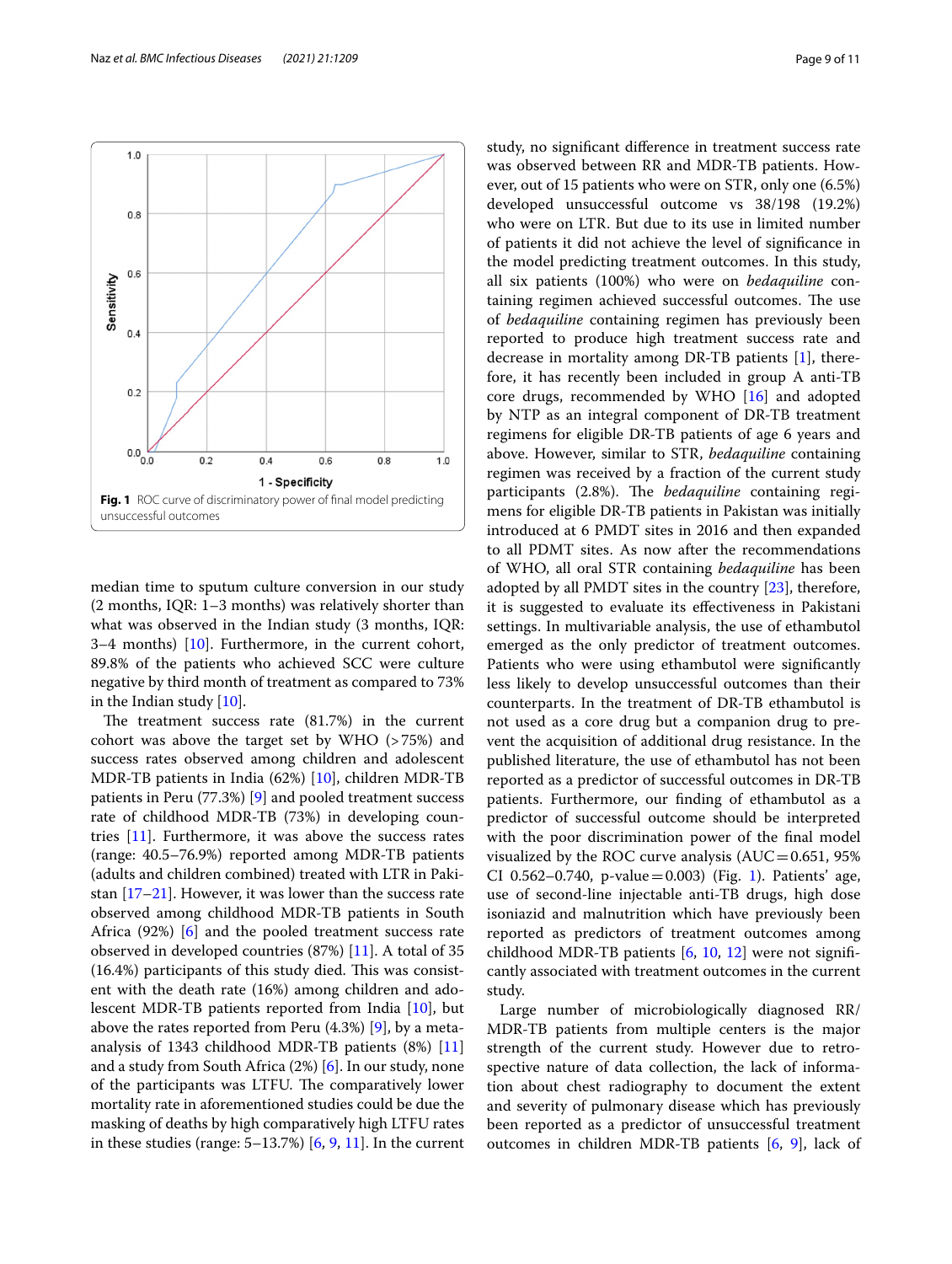information about adverse events and their impact on treatment outcomes and the absence of post-treatment follow-up to ensure the absence of relapses among children with treatment success are the major limitations associated with this study.

### **Conclusions**

In conclusion, our fndings suggest that study sites collectively achieved the WHO target of successful treatment outcomes (>75%) among childhood RR/MDR-TB patients. The notable percentage of patients with no history of previous TB treatment and the disproportionately high number of female DR-TB patients in the current cohort stress for infection control measures and provision early and high quality care of drug susceptible TB in female patients. Furthermore, the fnding of ethambutol as a predictor of successful treatment outcomes needs further investigation in large number of childhood RR/ MDR-TB patients.

#### **Abbreviations**

Am: Amikacin; AUC: Area under curve; Bdq: Bedaquiline; Cfz: Clofazimine; CI: Confdence interval; Cm: Capreomycin; Cs: Cycloserine; Dlm: Delamanid; DR-TB: Drug-resistant tuberculosis; DST: Drug susceptibility testing; E: Ethambutol; Eto: Ethionamide; ENRS: Electronic nominal recording and reporting system; FQ: Fluoroquinolone; H: Isoniazid; IQR: Interquartile range; Km: Kanamycin; LTR: Longer treatment regimen; LTFU: Loss to follow up; Lzd: Linezolid; MDR-TB: Multi DR-TB; NTP: National TB Control Program; OR: Odds ratio; PAS: Para-amino salicylic acid; PMDT: Programmatic management of DR-TB; R: Rifampicin; ROC: Random operating characteristic curve; SCC: Sputum culture conversion; STR: Shorter treatment regimen; WHO: World Health Organization; Z: Pyrazinamide.

### **Supplementary Information**

The online version contains supplementary material available at [https://doi.](https://doi.org/10.1186/s12879-021-06935-6) [org/10.1186/s12879-021-06935-6](https://doi.org/10.1186/s12879-021-06935-6).

<span id="page-9-10"></span>**Additional fle 1: Table S1.** Treatment regimen. **Table S2.** Crosstabulation between death and patients' sociodemographic and clinical characteristics.

#### **Acknowledgements**

Authors are thankful to all the patients whom information have been used in this analysis. The authors are also thankful to NTP Islamabad for their full support.

#### **Authors' contributions**

FN, NA, AW, MA, IA and AG conceptualized and designed the study. FN, AL and AW collected the data. NA, FN, AK, MA, AK and SA analyzed the data. NA, FN and AK wrote the manuscript. All authors critically reviewed the manuscript. NA also supervised the study. All authors read and approved the fnal manuscript.

#### **Funding**

The authors have no support or funding to report.

### **Availability of data and materials**

All data gathered or analyzed during this study are included in the article. The raw data on which conclusions of this manuscript is based is available upon request. Please contact Nafees Ahmad at nafeesuob@gmail.com.

#### **Declarations**

#### **Ethics approval and consent to participate**

Ethical approval and permission for the conduction of this study were granted by Research and Ethics Committee of Faculty of Pharmacy and Health Sciences, University of Balochistan Quetta and NTP Islamabad. As it was retrospective collection of patients' data from ENRS, it was not possible to trace all the patients for obtaining their consent to participate in the study. Therefore, Research and Ethics Committee of Faculty of Pharmacy and Health Sciences, University of Balochistan Quetta and NTP Islamabad granted consent waiver. Furthermore, we confrm that all methods were performed in accordance with the relevant guidelines and regulations.

#### **Consent for publication**

Not applicable.

#### **Competing interests**

The authors declare no competing interests.

#### **Author details**

<sup>1</sup> Department of Pharmacy Practice, Faculty of Pharmacy and Health Sciences, University of Balochistan, Quetta, Pakistan. <sup>2</sup> Department of Biology, Syed Babar Ali School of Science and Engineering, Lahore University of Management Sciences, Lahore, Pakistan. <sup>3</sup> Pakistan Centre of Excellence in Vaccinology & Biotechnology, University of Balochistan, Quetta, Pakistan. <sup>4</sup>Department of Pharmacy, Quaid-i-Azam University, Islamabad, Pakistan. <sup>5</sup>National TB Control Program, Islamabad, Pakistan.

# Received: 7 October 2021 Accepted: 1 December 2021

#### **References**

- <span id="page-9-0"></span>The Collaborative Group for the Meta-Analysis of Individual Patient Data in MDR-TB treatment–2017, Ahmad N, Ahuja SD, Akkerman OW, Alfenaar WC, Anderson LF, et al. Treatment correlates of successful outcomes in pulmonary multidrug-resistant tuberculosis: an individual patient data meta-analysis. Lancet. 2018;392(10150):821–34.
- <span id="page-9-1"></span>2. Global tuberculosis report 2020. Geneva: World Health Organization; 2020. Licence: CC BY-NC-SA 3.0 IGO.
- <span id="page-9-2"></span>3. Zignol M, Sismanidis C, Falzon D, Glaziou P, Dara M, Floyd K. Multidrugresistant tuberculosis in children: evidence from global surveillance. Eur Respir J. 2013;42(3):701–7.
- <span id="page-9-3"></span>4. Jenkins HE, Yuen CM. The burden of multidrug-resistant tuberculosis in children. Int J Tuberc Lung Dis. 2018;22(5):S3–6.
- <span id="page-9-4"></span>5. Abdullah A, Ahmad N, Atif M, Khan S, Wahid A, Ahmad I, et al. Treatment outcomes of childhood tuberculosis in three districts of Balochistan, Pakistan: fndings from a retrospective cohort study. J Trop Pediatr. 2020;67(3):fmaa042.
- <span id="page-9-5"></span>6. Seddon JA, Hesseling AC, Godfrey-Faussett P, Schaaf HS. High treatment success in children treated for multidrug-resistant tuberculosis: an observational cohort study. Thorax. 2014;69(5):458–64.
- 7. Marais B, Gie R, Schaaf H, Hesseling A, Enarson D, Beyers N. The spectrum of disease in children treated for tuberculosis in a highly endemic area [unresolved issues]. Int J Tuberc Lung Dis. 2006;10(7):732–8.
- <span id="page-9-6"></span>8. Marais BJ, Gie RP, Hesseling AH, Beyers N. Adult-type pulmonary tuberculosis in children 10–14 years of age. Pediatr Infect Dis J. 2005;24(8):743–4.
- <span id="page-9-7"></span>Chiang SS, Starke JR, Miller AC, Cruz AT, Del Castillo H, Valdivia WJ, et al. Baseline predictors of treatment outcomes in children with multidrugresistant tuberculosis: a retrospective cohort study. Clin Infect Dis. 2016;63(8):1063–71.
- <span id="page-9-8"></span>10. Dhakulkar S, Das M, Sutar N, Oswal V, Shah D, Ravi S, et al. Treatment outcomes of children and adolescents receiving drug-resistant TB treatment in a routine TB programme, Mumbai, India. PLoS ONE. 2021;16(2):e0246639.
- <span id="page-9-9"></span>11. Tola HH, Khadoura KJ, Jimma W, Nedjat S, Majdzadeh R. Multidrug resistant tuberculosis treatment outcome in children in developing and developed countries: a systematic review and meta-analysis. Int J Infect Dis. 2020;96:12–8.